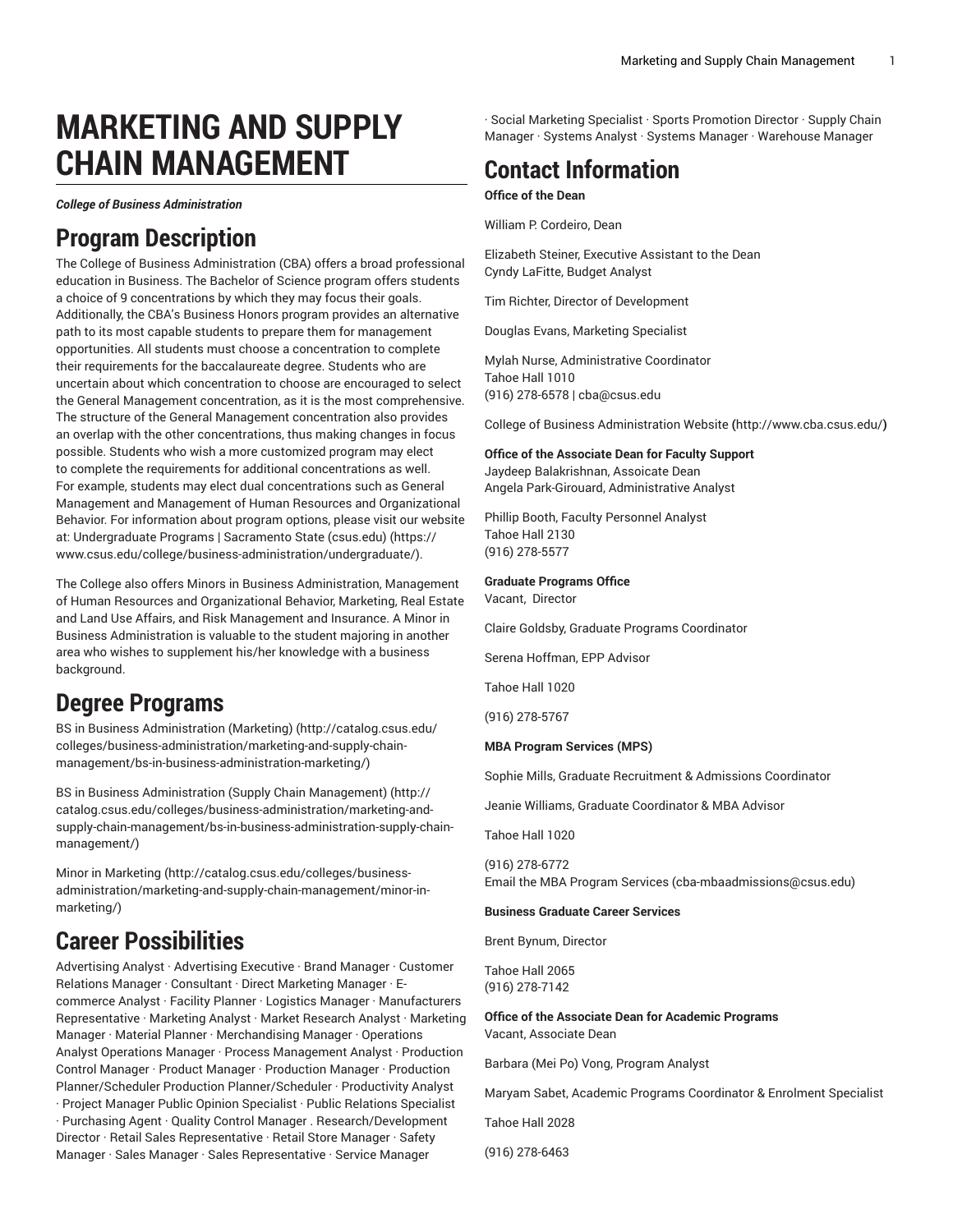### **Office of Student Engagement**

Bonnie McDonald-Beevers, Director

Vacant, Administrative Coordinator

Tahoe Hall 1030 (916) 278-BIZZ (2499)

**Undergraduate Business Advising Center**

Tahoe Hall 1030 (916) 278-BIZZ (2499) Email the [Undergraduate](mailto:cba-ugrad@csus.edu) Business Advising Center [\(cba](cba-ugrad@csus.edu)[ugrad@csus.edu\)](cba-ugrad@csus.edu)

# **MKTG 101. Principles Of Marketing. 3 Units**

**Prerequisite(s):** You must be a Business major (any concentration), a business minor or in one of the following majors: Coms/Pub Relations, CM, MET, FACS (Apparel Mktg/Design), FACS (Cons Sci), FASH, GPHD, INTD (Mktg), Rec & Park Mgmt, Photography to enroll in this course. **Term Typically Offered:** Fall, Spring

The purpose of this course is to help students develop a working knowledge of marketing. Students will learn about the role marketing plays in an organization, as well as how to plan, implement and evaluate marketing activities. This course builds a foundation for further study in marketing and related fields.

# **MKTG 115. Marketing Analytics. 3 Units**

**Prerequisite(s):** MKTG 101; and either DS 101 or MKTG 121; or instructor permission

**Term Typically Offered:** Fall, Spring

The course covers current developments in marketing analytics. Topics include methodologies for market forecasting, estimating market size, and demand; evaluating marketing ROI and customer life time value; modeling of segmentation, positioning, competitive analysis, conjoint analysis, distribution channel analytics, and sales analytics. Students will also learn the latest datamining tools to collect, analyze, and visualize data for decision making and communicating to senior executives.

# **MKTG 121. Marketing Research and Information. 3 Units Prerequisite(s):** MKTG 101. **Corequisite(s):** DS 101

**Term Typically Offered:** Fall, Spring

Examines the acquisition of information for marketing management decision making, including methods of collection and analysis applicable to secondary and primary data, as this process relates to the management information system. Seminar.

**MKTG 122. Buyer Behavior. 3 Units Prerequisite(s):** MKTG 101. **Term Typically Offered:** Fall, Spring

Understanding buying as a process in order to develop more effective solutions to marketing problems; an interdisciplinary approach drawing on insights from the behavioral sciences; applications to practical marketing situations. Seminar.

# **MKTG 123. Public Relations and Ethics in Business. 3 Units Term Typically Offered:** Fall, Spring

Managerial function of evaluating public attitudes toward business firms and other organizations and institutions, and of adjusting policies and executing programs to earn public acceptance and support. Media and method of communicating with the various publics, and problems in responsible leadership.

| MKTG 124. | <b>Retail Management.</b>            | 3 Units |
|-----------|--------------------------------------|---------|
|           | Prerequisite(s): MKTG 101.           |         |
|           | Term Typically Offered: Fall, Spring |         |

Development, trends, and institutions of retailing; organization and management of retail establishments; principles and policies of retail store operations including location and layout, planning and control of budgets, personnel, pricing and customer services.

| <b>MKTG 125.</b><br>Advertisina.            | 3 Units |
|---------------------------------------------|---------|
| Prerequisite(s): MKTG 101.                  |         |
| <b>Term Typically Offered: Fall, Spring</b> |         |

Examination of advertising as a marketing communications tool in profit and nonprofit organizations. Emphasis will be placed on creative methods, alternative media, measurements of effectiveness, and coordination with other aspects of the marketing program through class discussion and written projects. Seminar.

| MKTG 126. | Salesmanship.                        | 3 Units |
|-----------|--------------------------------------|---------|
|           | Term Typically Offered: Fall, Spring |         |

Principles of the sales process including prospecting, structuring a sales presentation, handling objections, closing and customer relationship management. Application of sales techniques in product and service situations, integration of technology as a sales tool. Includes lectures, role playing, and practice in sales presentations.

| MKTG 127.                  | Sales Management.                    | 3 Units |
|----------------------------|--------------------------------------|---------|
| Prerequisite(s): MKTG 101. |                                      |         |
|                            | Term Typically Offered: Fall, Spring |         |

Individual problems of manufacturer or wholesaler in merchandising; intensive development of the "selling" function of marketing; duties of the sales manager.

| MKTG 129. | <b>Marketing Management.</b>                        | 3 Units |
|-----------|-----------------------------------------------------|---------|
|           | <b>Prerequisite(s): MKTG 101 and senior status.</b> |         |
|           | <b>Term Typically Offered: Fall, Spring</b>         |         |

Application of marketing principles to the solution of a wide variety of problems and cases including target markets, product selection, channels of distribution, promotion and pricing. **Note:** It is a capstone course. It is recommended that students take MKTG 121 and MKTG 122 prior to taking MKTG 129. Seminar.

# **MKTG 130. Digital Marketing. 3 Units**

**Prerequisite(s):** MKTG 101 and Business majors or Marketing minors only.

**Term Typically Offered:** Fall, Spring

The purpose of this course is to help students learn and apply emerging marketing techniques to become efficient and effective marketers in the 21st century. Topics covered center on effective marketing in an online environment to help students refine their strategic marketing skills, ability to work effectively in diverse teams, and understanding of the local marketing environment.